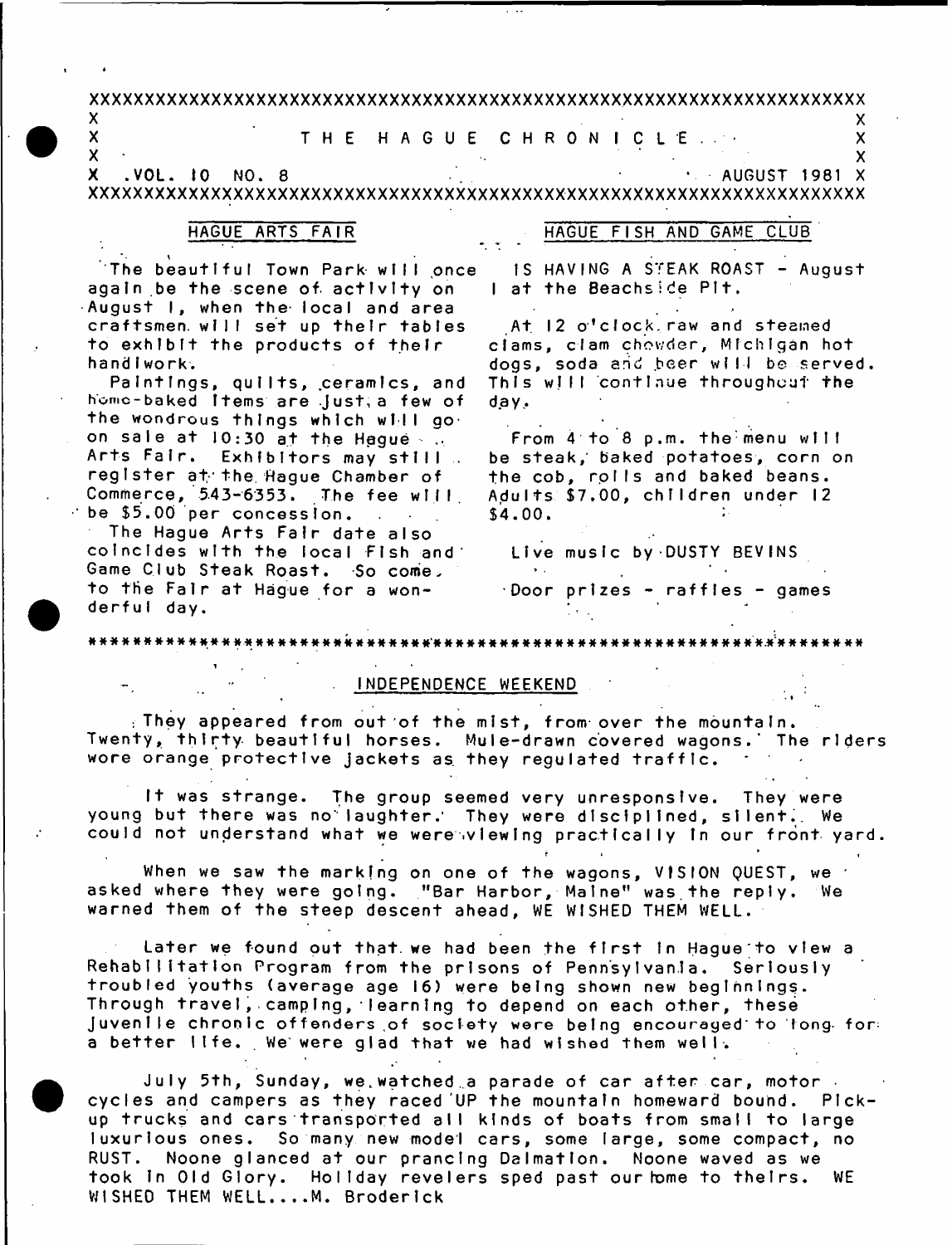# $-2 - 1$

#### CORRECTION:

In *Last* month's SOUNDINGS we  $m$ *isspelled Nancy (Watton)* Scarzello's name. We apologize.

The Haque Volunteer Fire Dept. Sub-Station at Silver Bay received 218 donations totaling \$20,500. This high rate of participation leaves only 40 households and businesses still to be heard from,, most of whom promised or pledged. As the GOAL Is still  $$25,000$ , we are depending on those who are late to join their neighbors in funding this worthy project.  $\cdot$ 

The sub-station is essentially complete; painted, the asphaltramp In, leaving the landscaping as the next phase of the project. Some of those who have not yet donated may; wish to earmark their donations for the landscaping project.

Our thanks and congratulations to ALL the donors who made the sub-station a reality and the overall project a heartwarming community project,- The Sea-Bees that prov. Ided the labor and expertise did a super job. The new members of the Hague Volun teer Fire Dept, from the Silver Bay-Sabbath Day Point area, are to be commended for their citizen-'\*. ship and dedication in attending the Important=tralnlng course last winter: This group now totals eleven members.

Gerry Boyd, the Chief, and that famous "Dog Robber" Jim Young, Ev Lee and so many others that contributed so much time and effort to this project deser.ve all our thanks - and especially those who upon seeing the result increased their donations. May these numbers Increase.

Gratefully,

W.

Your Fund Raising Committee Keith McKeeman; Chairman

# WATER SAFETY

SILVER BAY SUB-STATION FUND-RAISING and also while water skiing. This With water temperatures at 750 one should stlil wear a life jacket on any small sail craft: such as a sunfish, laser or cat, .applies to expert swimmers as well. Just this past week a near fatal accident occurred when a young boy was knocked off his craft by a swinging boom and was fished out of the water partially unconscious with, his face down, by a fisherman. Likewise not any old life belt will do, but only a Coast Guard approved which keeps the" head out of the water. Also make sure you properly thank those who aid you,'making sure nono of their equipment was damaged in the rescue. Be considerate of safety and others and you will have a Long life with many friends. ...Eloc Salguod

> And speaking of water safety -On July 4 four children and three adults in a small motor boat were motoring in rough seas just beyond the swimming area at the Hague beach. The bow of the boat suddenly dived and the engine was upended: A nearby boater, seeing the danger came to the rescue and got the four children aboard his boat. Sheri DeLarm and Lisa Gladlng, the two lifeguards on the beach also saw what was happening and quickly rowed to the scene in the rescue boat and picked up the adults (who were <u>not</u> wearing life jackets). The Hague ambulance was called and the victims were taken to Moses Ludington Hospital where they were treated for shock. This was the first time the rescue boat was used, but it certainly served a useful purpose in this case. This boat was donated 'by. the Hague Chamber of Commerce to the town of Hague for use on the beach. WARNING: DO NOT OVERLOAD A BOAT! ... DJH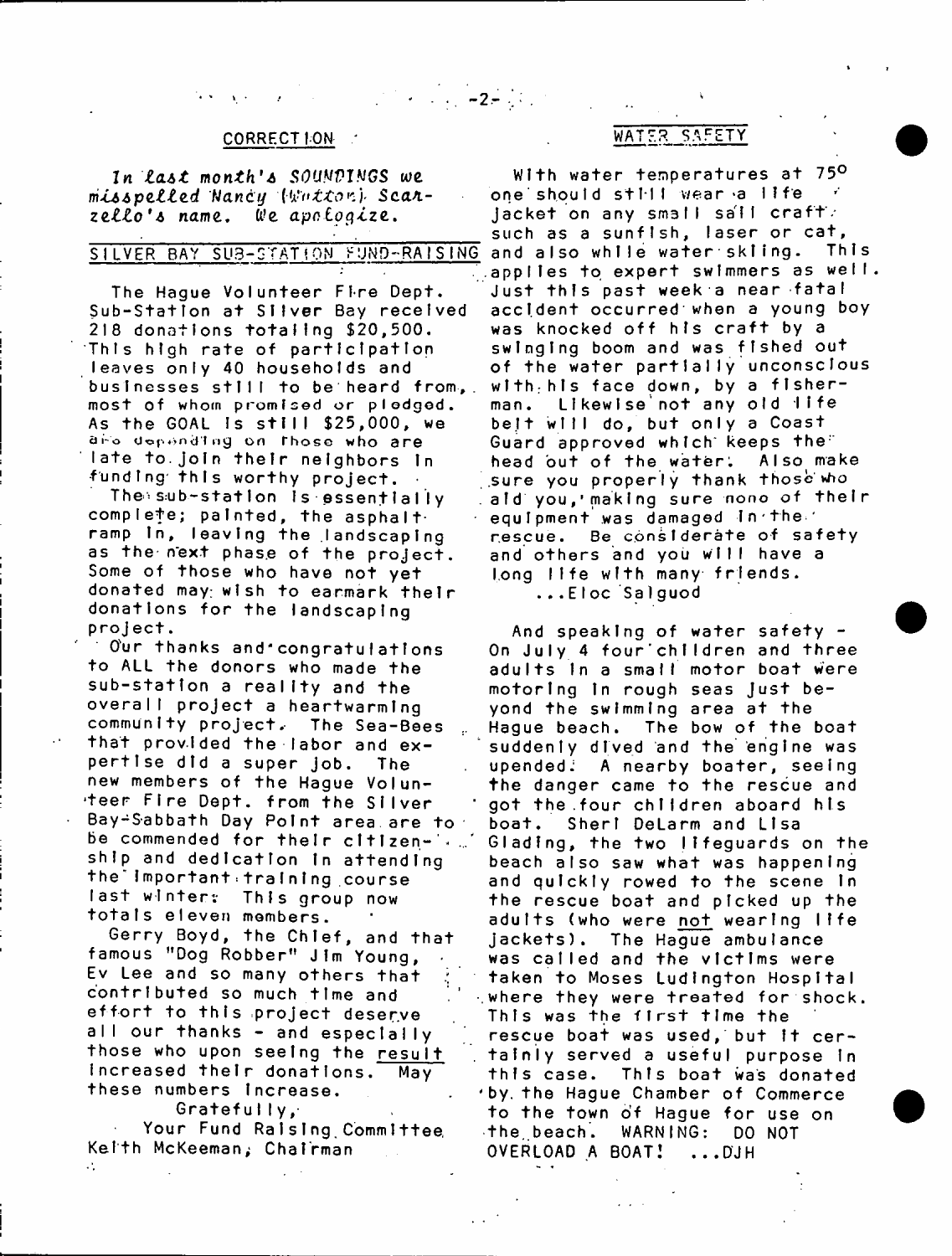## HOW TO CHALLENGE YOUR ASSESSMENT

 $\sim 10^{-10}$ 

The State of New York has pub-I shed a booklet that is designed to make citizens aware 6f their rights and opportunities to review their property assessments and to guide them through the grievance process should they decide to. challenge their assessments. This publication is available at the assessor's office.

The grounds for making a complaint before the Board of Assessment Review are:

I. Erroneous Assessment - by reason of Inequallty. (You belleve I.P. has expressed an Interest your property is assessed at a higher percentage of value than the average of all other properties on the same assessment roll.)

2. Erroneous assessment – by reason of overvaluation. (You believe the assessed value of your property is greater than the actual value of the property).

3. Partial exemption. (You believe your application for a partial exemption has been incorrectly denied, or granted for a lesser amount than you sought).

 $4.$   $\cdot$  Illegal assessment - the property is totally exempt, or outside the assessing unit or the property cannot be Identified from description.

The tentative roll date is June I, and Grievance Day is the third Tuesday in June. Three hearings, with the assessors are held beforeh a n d .

" Inequality" is the most common grievance. The State Board of Equalization and Assessments has e stablished an equalization rate for Hague of 55.81% for 1981. This is figured on the average of local assessments.

\*\*\*\*\*\*\*\*\*\*\*\*\*\*\*\*\*\*\*\*\*\*\*\*\*\*\*\*\*\*\*\*\*\*

# BOILED EELS ..

Four small eels, sufficient water. Oo what we can, summer will *to ctveK them; a la/ige bunch o(* .. *have It\* ille\** .... *EmeA\*on pa a\* ley\* Put In a \*tewpan with* AND HOW! *the pan\*ley 8 \* l m m u n til tender.*

 $\sim 1000$  . The  $\sim 1000$ 

If you have any questions about your assessment, you shouId make an appointment with one of our assessors. • You do not have to wait for a formal hearing during Grievance Day.

From NYS pub. HOW TO CHALLENGE YOUR ASSESSMENT...AC

## SEVEN SEVEN SEVEN MEETING

On July 7 at 7 o'clock approximately 60 Interested citizens gathered at the former Hague School to discuss its future. Supervisor' Boiton announced that In obtaining the building for use In housing the engineer trainees. Two letters were read one from Dr. Robert Cole who was unable to attend, and the other from Doug Madden, an architect who Is planning to make Hague his yearround residence and had many ideas to offer. Many questions were asked and It was the opinion ofmany that the meeting had served a very useful purpose...DJH

### SILVER BAY PROPERTY OWNERS

The Silver Bay Property Owners. will meet on August 20 in the Hague Volunteer Fire Department building. Mr. Richard Bolton, Town Supervisor, will be the main speaker. Mr. Jack Kennedy will also be on hand to answer any questions and give facts and figures concerning THE CHRONICLE. Mrs. Laura Meade will show her exceptionally beautiful sildes of an unusual subject.

The nomlnotlng committee will present a new slate of officers. Refreshments will be served before the meeting at 7:30 p.m.

...Dorothy Goodfellow, President  $\tau_{\rm eff}$   $\tau$ 

\*\*\*\*\*\*\*\*\*\*\*\*\*\*\*\*\*\*\*\*\*\*\*\*\*\*\*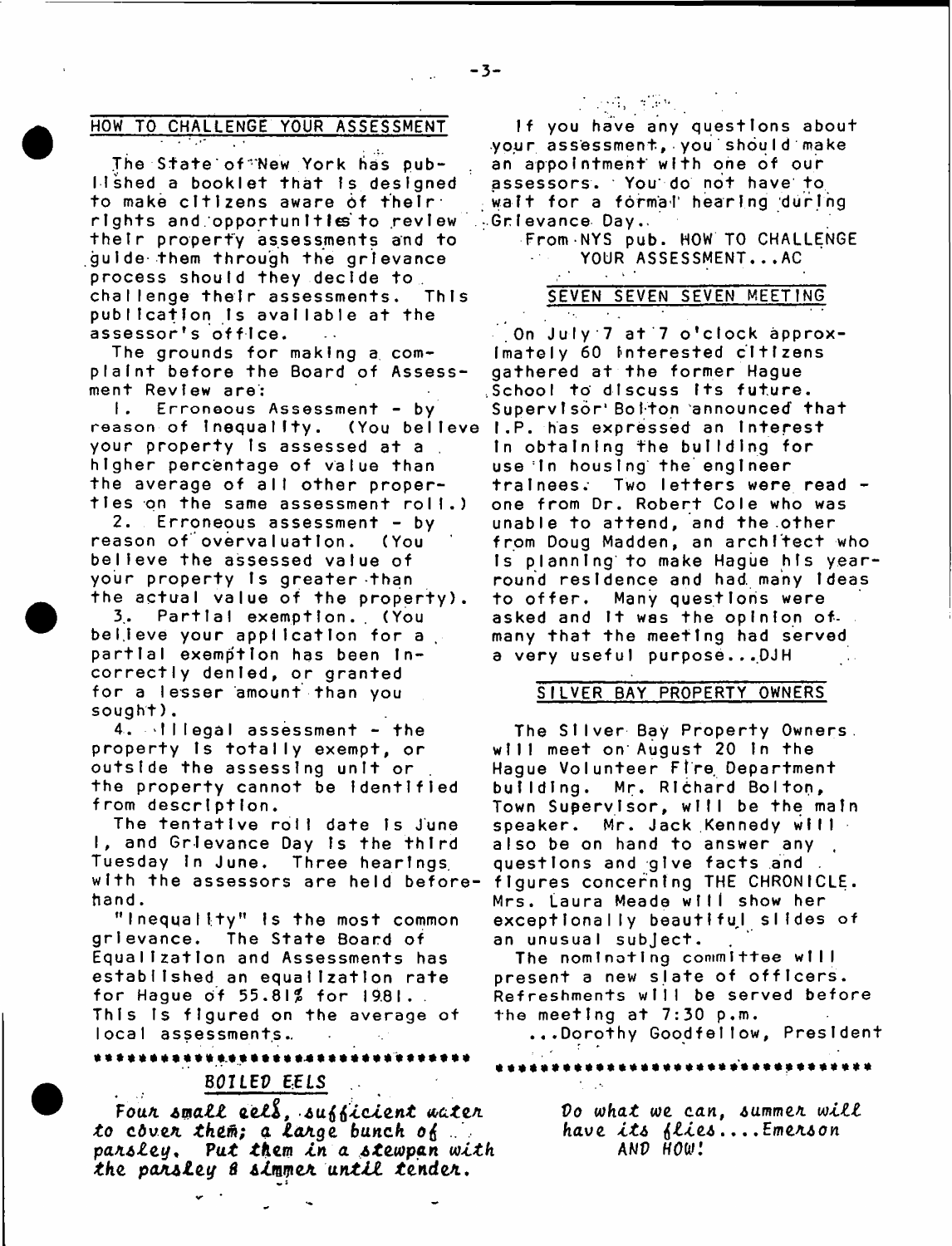#### POINT COUNTERPOINT

During the 1971-1972 regular session of the N.Y. State Assembly on May 10, 1971 an Act was introduced "To amend the executive law, in relation to the creation of the Adirondack Park Agency, providing for the functions, powers and duties of the Agency and making appropriation therefore". On page :5 of this Act paragraph 3 line 20, ''The sum of two hundred fifty thousand dollars- (\$250,000) or so much thereof as may be necessary is hereby appropriated to the Adirondack Park Agency"---.

Late in 1977 the town of Hague adopted a zoning ordinance In .compl lance .With, the provisions of the A.P.A. Since that time the Town of Haque has administered and enforced a zoning ordinance at a cost to the people of Hague. In preparing the 1982 budget for the Townof Hague not one cent should be paid by the people of Hague-for the administration and enforcement of the Hague Zoning ordinance. The cost should be paid  $\cdot$ by the A.P.A. Surely the people of Hague should not pay the State of New  $\cdots$ York for the administration and enforcement of a Zoning ordinance, and also pay the town of Hague to do the work of the State...Alfred C. Zeese

The Town of Hague adopted.the zoning ordinance In 1977.; This was done by a vote of the 1977 Town Board. V/hen I assumed the responsibility as supervisor in 1978 I immediately contacted the L.G.L.C. Regional Planning Board for funding for the Town Administrator. This funding was granted. Hague is the only town in the Adirondack Park that receives this aid. This funding also includes the secretary's time for sending Planning Board and Zoning Board of AppeaIs not ices.

The only expense borre by the town is for legal notices for variances and postage, which amounts to a minimal cost.

I cannot guarantee how many years the town will receive this aid, but I willcontinue to apply for It,  $\mathcal{N}_{\rm eff}$  $\sigma_{\rm eff}$  and  $\sigma_{\rm eff}$  $\mathbf{r}$ ...Richard E. Bolton, Supervisor  $\ddot{\phantom{0}}$ 

\*\*\*\*\*\*\*\*\*\*\*\* \*\*\*\*\*\*\*\*\*\*\*\*\*\*\*\*\*\*\*\*\*\*\*\*\*\*\*\*\* Don't believe everything you ¥ read in the papers (even when you  $\star$ ¥ write It yourself.') The publicity and press releases for .Phantas-× ¥ magoria were; the product of the show's producer. The HAGUE CHRONICLE \* staff regrets its error in judgement. . - . \* \* \* \* \* \* \* \* \* \* \* \* \* \* \* \* \* \* \* \* \* \* \* \* \* \* \* \* \* \* \* \* \* \* \* \* \* \* \* \* \*

#### NLGYC REGATTA .RESULTS

NLGYC hosted the Royal St. Lawrence Club July  $13z15$ . In the Flying Jr's Senior Div, Royal St. Lawrence won 1st and 3rd place with Steve Murray.and Bridget McDonald from NLGYC winning third and Doug Klein, and .Lara Smith, 4th place.

In the Turnabouts - Jr. Division, Royal St. Lawrence won 1st and 4th and Louisa Murray and Ritchie Bolton won 2nd and Martha Chesky and Elisabeth Cronin, 3rd place.

In the Adirondack Jr. Sailing Championship at Southern Lake George, John Barth, John McDonald, Patrick Cartwright and Amanda Leonard participated. NLGYC won the 420's division.

The Lasar Districts were held July 17-19 at Southern Lake George. Janet Lawrence, Robin Wotton, Cathy Cuilen, Peter Marshall and John Barth participated. Peter Marshall placed 29th out of 47.

In the Sears Cup 4 -handed competition Rainbow, Patrick Cartwright with crewmates Steve Murray, Doug Klein, Libby Lawrence placed second overall in the quarter finals at SLG.-

In the Bemis 2-handed competition 420's, Cathy Cullen, skipper and Tracey Leonard, crew placed third overall in quarter finals at SLG.

In'the Smythe one-handed competition John Barth placed 2nd overall in quarter finals.

### MOSES LUDINGTON HOSPITAL

The new Moses Ludington Hospital formally, opened Its .doors on July 16, 1981. Hague Ambulance Squad helped in transporting the patients from the old hospital building.

Ą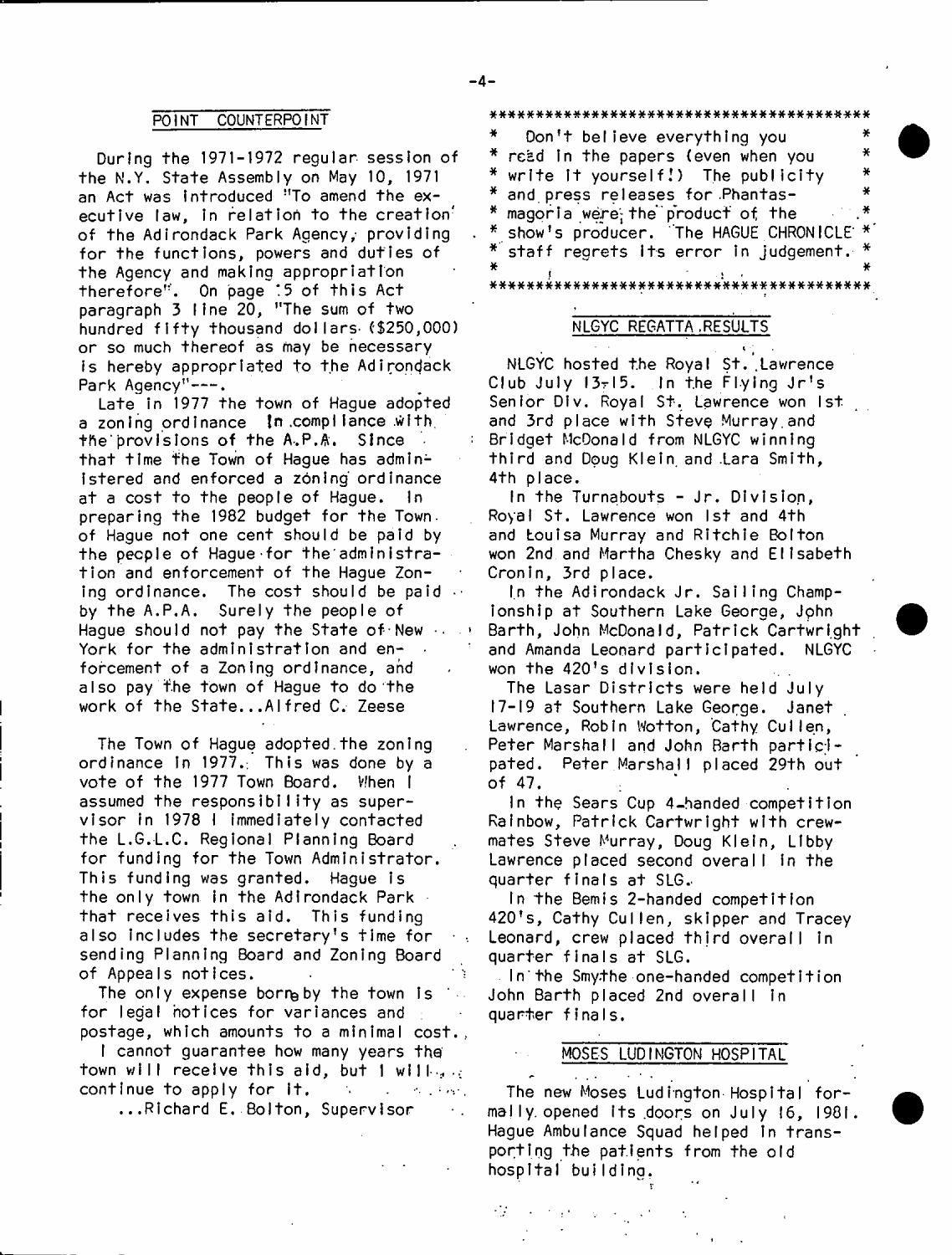# PERHAPS LAST CHANCE TO SAVE LAKE ZONING BOARD OF APPEALS

Many water quality studies of the past have produced nothing because of their short duration. Last year the Lake George Association Fund made a money commitment for a long range sclentific study of Lake George water quality on a 12 month per year basis. With this kind of Information we can possibly, through democratic process, force the various levels of government to take definitive action in reversing the suspected water trends back to a clear, clean lake.

We as property owners, local businesses and visitors (even if In self-protective interest) should actively become involved in this worthwhile cause.

IF THE LAKE "GOES SOUR" WHAT WILL WE HAVE LEFT?

> ...Wally Allison, Sabbath Day Pt.

Ed. Members of L.G.A. received beautifully Illustrated booklets explaining the fund campaign. One of the II water testing sites is In Hague, at Hague Brook. We will be hearing from time to time of this program, THE LAKE GEORGE FUND CAMPAIGN 1981-1986.

#### TOWN BOARD - JULY

A traller in Haque has been found in violation of Sec. 308 of the public health order concern-Ing water and septic systems. Notice has been served on the owner of the trailer to correct the situation. If the owner does not comply by 7/31/81,. fines and p enalties may be Imposed and the premises locked.

The request from Gladys Fuller to re-install the diving board at the Town Beach was denied because of the Increased cost to the Town to comply with the legal and Insurance requirements.

Dick Bolton has been named Chairman of the Warren Co. Sheriff and Mutual Aid Committee.

 $AC =$ 

The Hague Zoning Board of Appeals recently acted upon four zoning variances.

A request for a bedroom addition from Rev. Harry T. Hobart of Lake Shore Dr., an extension of a deck from Walter Hartl of Cape Cod Village and an extension of a deck from Porter McKeever of Pine Cove. In all instances a side vard variance was needed. All were approved.

Mr. Charles FIilore of Cape Cod Village requested variances for on addition to his residence and a reduction in side yard requirements. They were approved, but a fine of \$500 was imposed because construction was begun.prior to the Issuance of a building permit and continued after a stop order was issued and he had not applied for the required variances.

Jack Blnley, Chairman of the Hague Zoning Board of Appeals said, "Instances like this can be avoided If residents, anticipating any changes on their property, would first consult with the Town Planning Administrator, Bill Foster." (Mr. Foster may be reached at the Town Hall Mon..through Friday from 9 am to 4:30 pm)**.** 

ROYALTY

A frequent summer visitor to Hagus writes us:

"As one of the 25 hosts and hostesses at the dinner for Prince Charles when he attended the Royal Ballet performance of Sleeping Beauty in N.  $Y$ . I made the following observations:

"Lester Lanin played for dancing, the floor was crowded, even though It was so hot  $-94^\circ$ . The Prince danced - Nancy Reagan was there, beautiful long sleeves, but everybody, even the waiters are too refined to sweat. Even my eyelids sweat and wrecked my mascara so I looked like Marcel Marceau's grandmother." MB

 $-5-$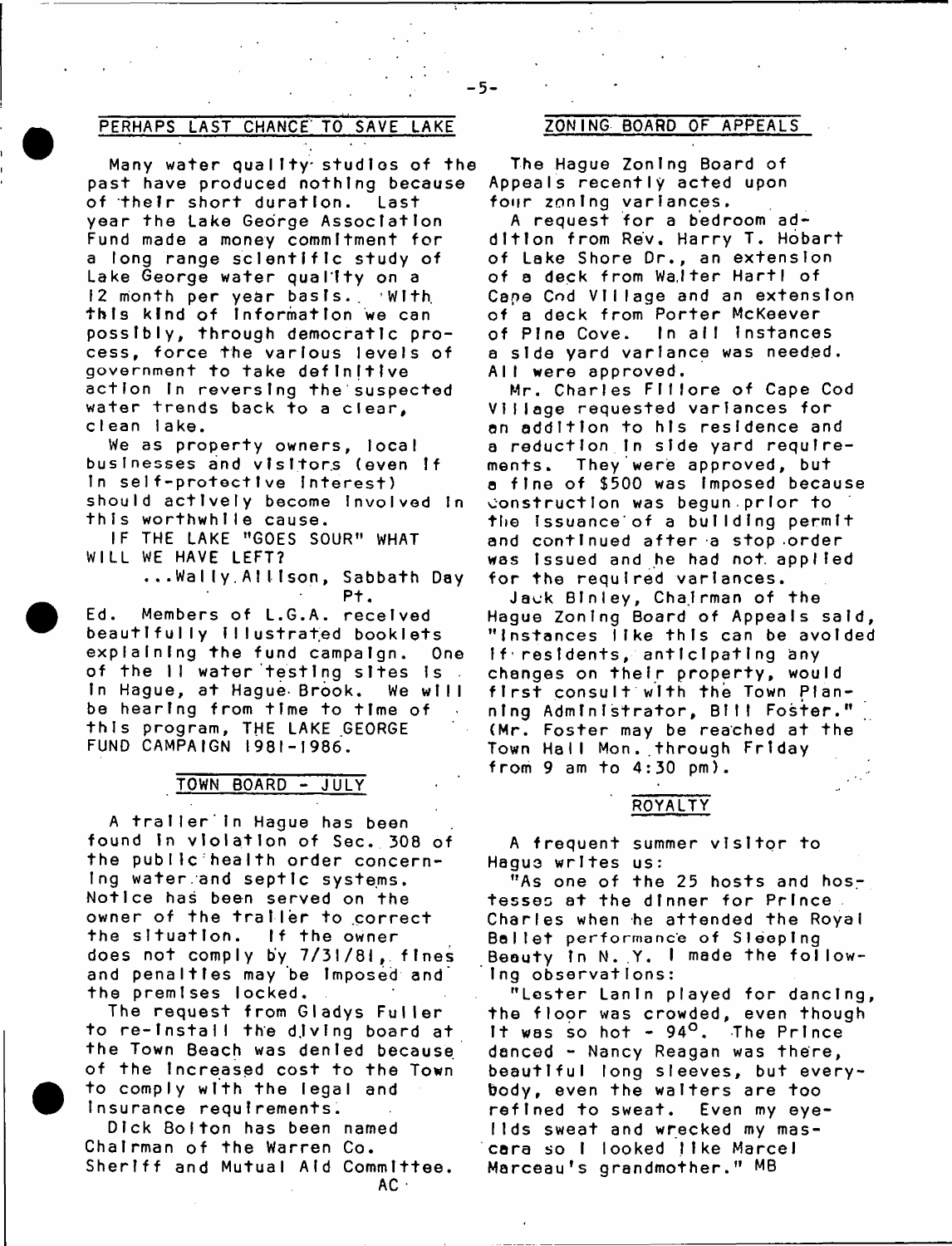# THE TICONDEROGA MUSIC FESTIVAL July 26 - August 8

The Ticonderoga Festival Gulld opened Its.season by presenting The International Art of Jazz Ensemble with Carrie Smith, vocalist, on July 26. What the audlence lacked in numbers was certainly made up in enthusiasm.

The Soviet Emigre Orchestra will open with a "Gala Opening Night" on the green in Ticonderoga on August 1 at 8:30 p.m.

On August 3 the orchestra will perform at Silver Bay.

On August 4 at Indian Kettles Restaurant "A Russian Folk Cabaret" with Lydia and Vladimir Frumkln, and Sylvia and James Symington  $-8:30$  p.m.

On August 6 at 8:30 "An Evening of Chamber and Chorale Music will be presented at St. Mary's Church. This will feature the Champlain Valley Chorale under the direction of James Conley.

On August 7 at  $8:15$  - "Water Music at Silver Bay" .

 $\sim$  On August 8 the orchestra will perform their final concert at 8:30 p.m. entitled "Water Music at Ticonderoga"  $+$  on the green  $+$ .  $8:30$  p.m.

FREE CONCERTS FOR CHILDREN wIII be given on July 29 at  $10$  a.m. at Silver Bay and-on.July 30 at Tigonderoga H.S. at 10 a.m. and on August I on the green In Ti at 10.

Carlllon Garden Club's first standard flower show will be held on Friday, August 20 from 2 - 8 p.m. at the Hancock House In Ticonderoga. The theme of the show will be A VISIT TO THE FORT. Each member of the garden club will be entering at least one category in the show. These Include "Tea for the Commandant", "Entertaining the General", "An Afternoon with the Officers' Wives", "Correspondence with the Colonel", "Evening Tattoo"

"Memories of a Summer Garden", and "The Sentinel". **The Carllion Garden Club cor-**

dially invites all those who find beauty in flowers to attend.

## DUCKS AND GULLS /

We have canvassed a segment of Hague residents and summer visitors. Resulting views:

The children love the ducks. They (the ducks) are not healthy. They cause a skin rash.

I have beautiful pictures of them (the ducks)

They (the ducks) ruin our property. The gulls are here to stay.

They are part of the countryside. Gulls have ruined that Island.

We live in the country with spiders, ants, wasps, and ducks. It has been reported to Conservation Dept. "Don't feed them" was their answer.-..MB

#### WE GET LETTERS.

From Glen Rock,  $NJ - "Have$ enjoyed Chronicie for years keep up the good work - have enclosed check to help defray expenses.  $P.S.$  intent is for  $\pm$ you to keep me on your malling $\pm$  $list!$  (Ed. - We did, and thank  $you.$ )

CARILLON GARDEN CLUB FLOWER SHOW requesting contributions, and From Sabbath Day Polnt - "Thank you for the reminder." See last month's article on'revlslng malling list.) "I suggest you. devote a few lines once a year mention the price." (Ed. We wish we could, but since it is all voluntary contributions, we can't!) Thanks for yours. .

From Elmhurst,  $NY - 1$ enjoy reading paper, so I thank you! Ed. We thank you too. From NYC - "Enclosed is my annual contribution to the Hague Chronicie- plus postage for  $12<sup>-1</sup>$ Issues. I cannot tell you how much  $l$  enjoy reading the Chronicle  $$ particularly in the winter. You are all doing a fantastic job and are to be contratulated."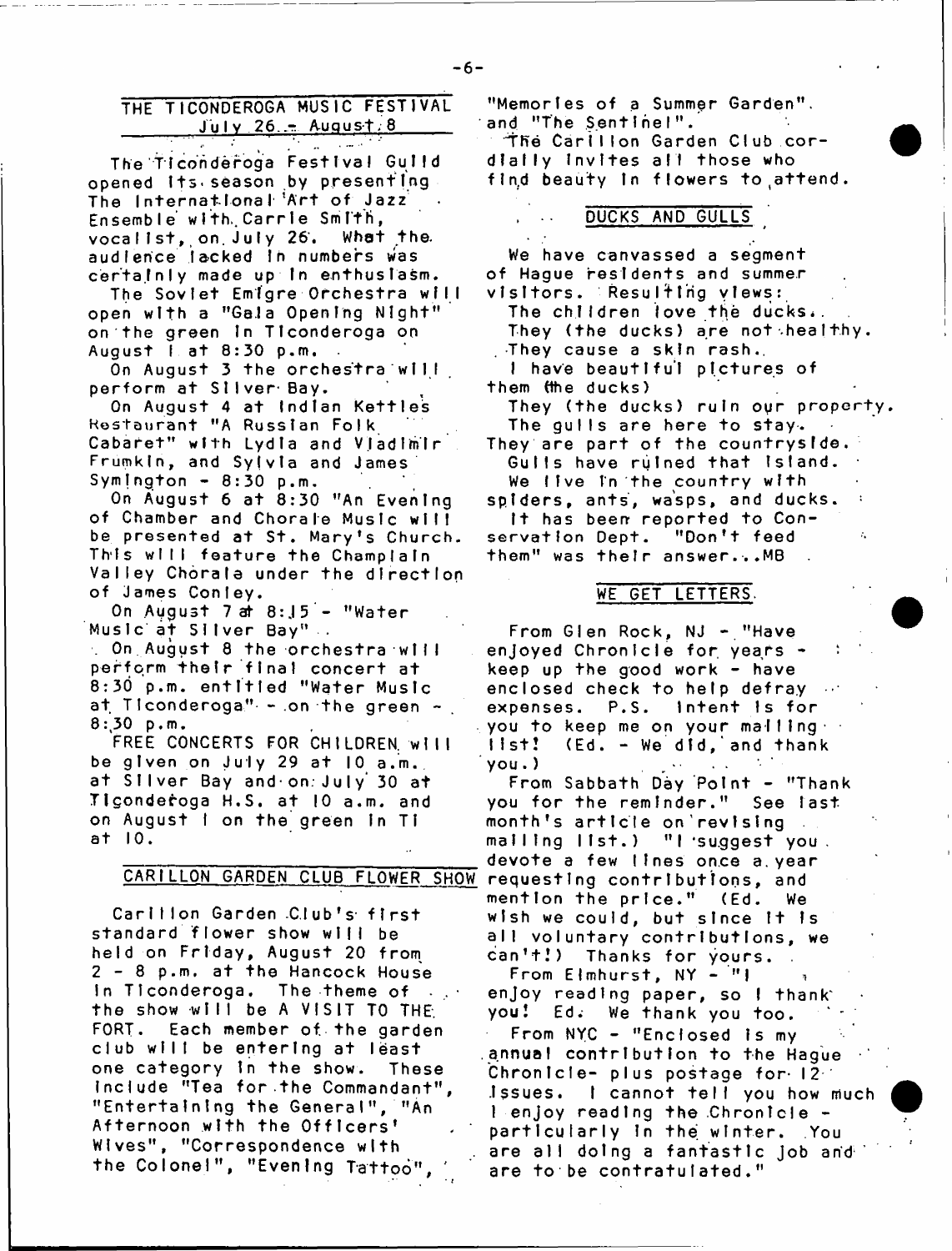# SOUNDINGS FOR SUPPORT APPRECIATED

 $BORN - A$  girl, Victoria Lee, to  $\frac{1}{2}$ Janice and Dan Belden on July 13 In Glens Falls.

 $\blacksquare$  = A  $\bigcirc$ oy, Thorhan Benajah, to  $^{\circ}$  (Michelle (Denno) and Tim Gautreau on July 13. Thorhan was the last baby to be born In the old Moses Ludington Hospital.

- A boy, Peter James, to Sandy and Wllford Hutchinson on July 22 In Glens Falls. First grandchild for Gerald **and Hodoltno H utchtnso n ,**

- MARRIED Barry, son of Art and Bea Jordon<sup>, t</sup>o Gina Bevilacqua of Tlconderoga on July Il at St. Mary's Church.
- DIED Kenneth Henningsen, aged 62, brother of Mrs. Keith McKeeman, Silver Bay, on June 29 In Valley Stream, NY.  $\rightarrow$  \*  $\rightarrow$
- CHARLES SALMON, Charge d'Affaires at the American Embassy In New Zealand, nephew of Margaret Burgey, recelved a personal telegram of thanks from Secretary of State Alexander Haig after his state visit recently.
- GRETCHEN MARIE DEAN, granddaughter of Mr. & Mrs. Kenneth Smith, Sr **Was named a United States** National Band Award Winner for 1981 by the United States Achlevement Academy. She is a student at Apollo Junior High In Tucson, Ar. Gretchen will appear in the U. S. Achievement Academy Official Yearbook for 1981. She Is the daughter of Albert and Hazel (Smith) Dean of Tucson.

Sound *Loves* to revel in a summer *night*. ..EdgaA A *lien* Poe

I would like to thank the residents of Haque and Ticonderoga for *thelx suppoxt In 'the. xecent School* BoaAd *electio n s. Public thank\* to Mxs*. *,Voxothy Henxy iox hex many* hours of campaign work and also to *the women that assisted In hex eiloxts.* '

\* 1 *\** -■ \* *Time passes quickly and .V have alxeady attended two fioxmal School* <sup>8</sup> *oaxd me&tlng\*The budget being passed, the concentxatlon at the meeting\* wa\* upon enexgy cqnsexvatlon Issues, cuxxlctilum.,^ and pexsonnet. My ilxst..lmpxes\*lon* otf *the School Board members and the Supexlntendent oi Schools I\* vexy p o sitiv e. They axe pxogxesslve think ex*\* , c o n c e A n e d *with, educative standards, discipline, and e l e c t i v e management oi the tax*payers' dollars.

<sup>I</sup>*hope that In the next thxee yeax\* on the Boaxd we w ill see a so lid gxowth In the quality o\$ education aftoxded oux community\*s youth.. . .Dennis Hen\**

# # \* \* •a'# # # # # # # # # # \* # \* # # # # # # # # # # # \* # # # #

MOVIES will be shown every Wednesday at dusk (weather permitting) In the Hague Park. The following Is the schedule for August.

 $\mathbf{a} \cdot \mathbf{a} \cdot \mathbf{a} \cdot \mathbf{a} \cdot \mathbf{b}$ 

Aug.  $5 - GREASE = w1th$  John Travolta 12 - FOUL PLAY - Goldle Hawn 19 - WHO'S MINDING THE MINT?.  $\sim$   $\sim$  starring Jim Hutton  $\sim$ 26 - YOU LIGHT UP MY LIFE--. with Didi Conne

CHAMBER OF COMMERCE RAFFLE -Drawing for the gas grill will be held on August 26 at the movies. Still plenty of time to buy a chance and support your local Chamber of Commerce. Chances can be bought for \$1.00 each at the Chamber office.

a####\*########\* ##\*#\*### \*\* #\*###\*\*# # A sun shiny shower *Won't last half an hour* المنابي سأخلف التد